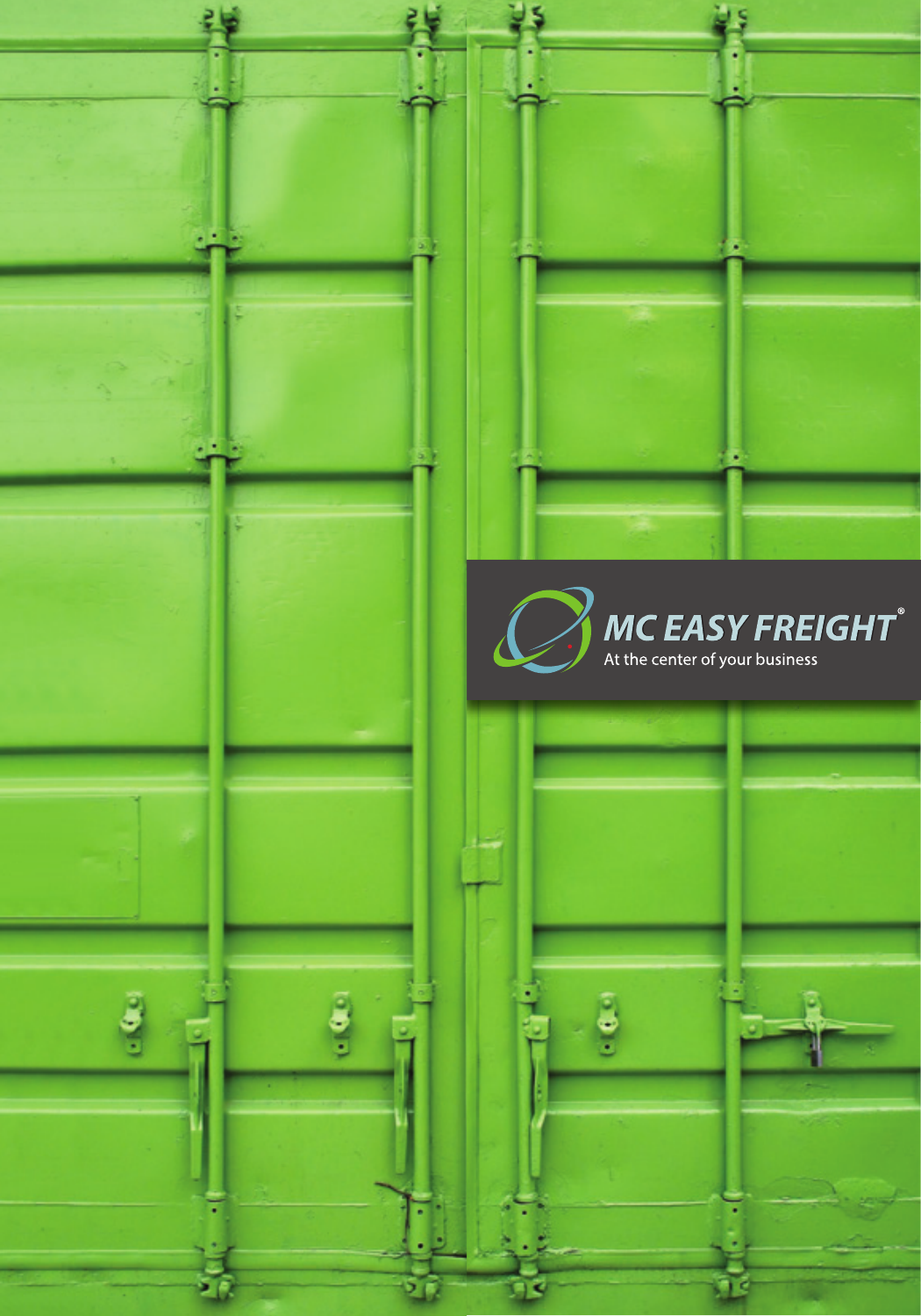



# WHO WE ARE?

## Management tandem

MC Easy Freight is managed by a duo of two highly committed and passionate freight experts, Mr Clarel Michaud and Mr Marino Martin, both with a proven track record in the international freight industry. Their common vision is emphasised by efficient management strategies, quick decision-making abilities, open-mindedness and innovation skilfulness, to keep nurturing the level of customer service satisfaction.

## Local and international recognition

MC Easy Freight is licensed as freight forwarder by the Mauritius Revenue Authority Customs Department. The company is an active member of the prestigious FIATA (International Federation of Freight Forwarders Association), which groups approximately 40,000 forwarding and logistics firms, spread in some 150 countries.

Over the years, MC Easy Freight has established and developed a consistent network of qualified agents throughout the planet, thus fully integrating your supply chain for inbound or outbound cargo.

We have selected reliable partners who care for your freight as much as we do. Backed by sound technical expertise, monitoring the seamless flow of all your goods remains their utmost daily priority. By leveraging this extensive global network, we can deliver or pick-up your cargo anywhere in the world and at your convenience.

#### Our customers

MC Easy Freight fosters prime client service and prioritises advice to its clientele to find the best cost-effective solutions. We have nurtured a close and pro-active relationship with our clients over the years. Our clients range from the top 100 companies of Mauritius to small and medium enterprises, as well as individuals shipping their household goods worldwide.

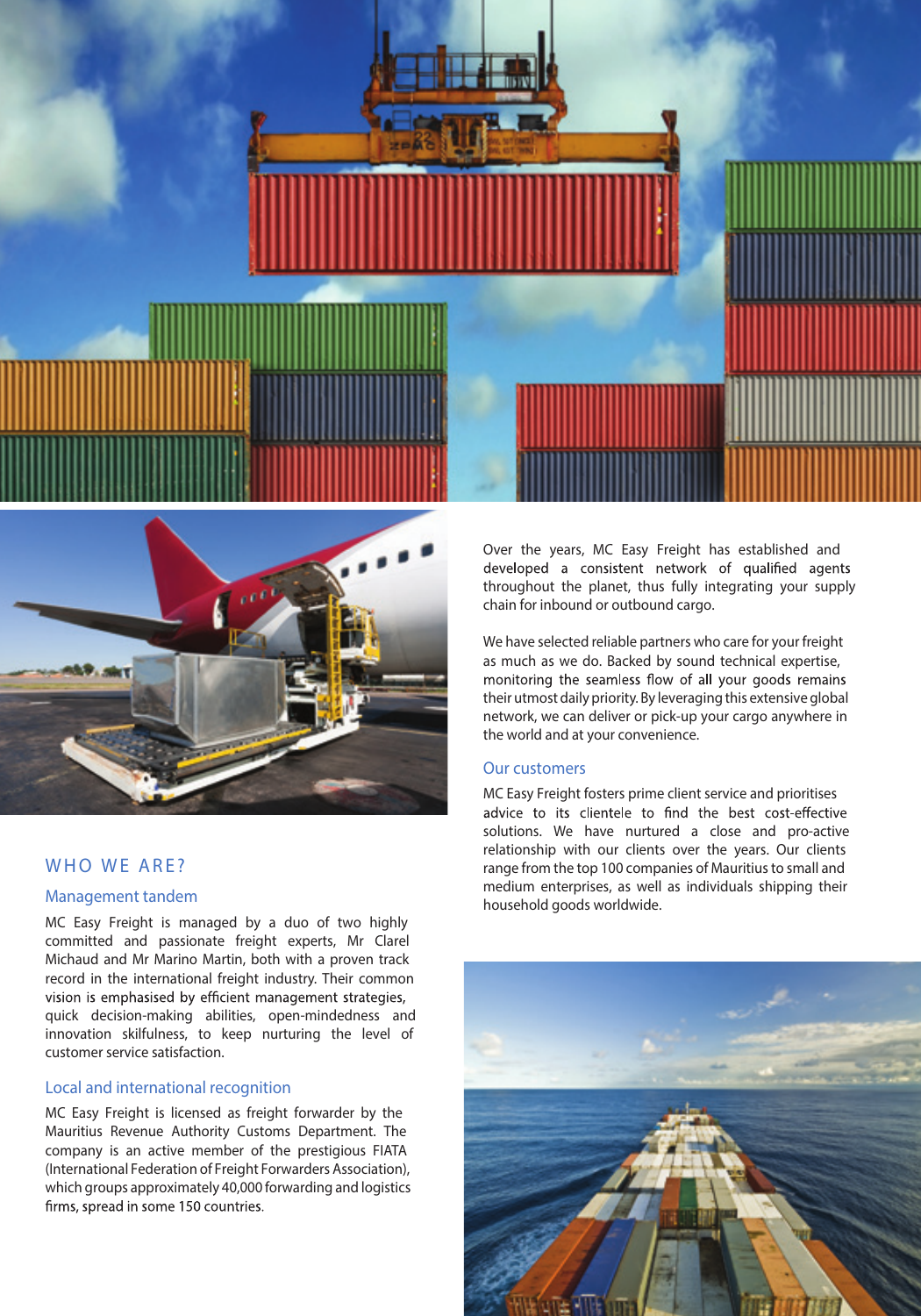

## OUR SCOPE OF ACTIVITIES

## Sea freight facilitie s and c argo consolidation

MC Easy Freight agents strive to meet importers' and exporters' accurate requests at best. As a result, our customers feel relieved from all the burdensome aspects of the operational cargo,ranging from hectic inland transportation to warehousing and customs clearance, containers loading and unloading stress.

MC Easy Freight is specialised in managing the movement of any type of oversized cargo, irrespective of its weight or dimensions anywhere in the world. We can handle the most challenging jobs. We make necessary arrangements to consolidate cargo from different ports of origin to several international destinations. This process brings about remarkable economies of scale and savings on transportation costs to our customers, thereby billed exclusively as per the volume used in a container.

With MC Easy Freight enjoy the benefits of highly competitive freight rates, reduced packing costs and shorter waiting periods.

### Air freight services and multimodal/combined transport

Given the quick development of global markets, coupled with increasingly tight delivery schedules worldwide, MC Easy Freight ensures the smooth and swift handling of customers' goods and products throughout the globe.

We commit to collect your freight on your doorstep, pack it and monitor its transportation and delivery efficiently all along the line, to meet your sharp time requirements.

We also offer combined transport facilities. For example, we move your cargo by sea-air or air-sea, according to your specific needs.

#### **Inland fleet**

MC Easy Freight is fully aware of timelines and punctuality in the business environment. Our range of container trucks and general freight vehicles provides customised inland transportation solutions for regular and rushed shipments.

#### Customs brokerage

We proudly rely on our expert team of qualified customs brokers who master the ins and outs of customs procedures, duty and tax assessments, and proper classification of goods.

Our customs clearance team ensures that the appropriate freight documentation is prepared well in advance for all imports and exports, to avoid unnecessary costly and timeconsuming delays. Such facility contributes to the fast clearance of consignment.

## Warehousing and freeport

MC Easy Freight offers integrated services in the freeport. including labelling, packing and repacking, bulk breaking, assortment, etc. Our warehouses are secured, thanks to a 24-hour video-surveillance service.

Likewise, our inventory control system is fitted with a modern barcoding system of all items received and issued, to enable your stock management in real time.

We dispatch your products to a single or to multiple destinations, as per your requirements.

#### Security and control

MC Easy Freight understands the significance of security and control of freight for its clients. This is why we closely monitor your cargo until it reaches its destination. Our systems enable you to track shipments and view documents via the internet. Moreover, our agents remain in direct contact with our vehicle drivers throughout their inland journeys.